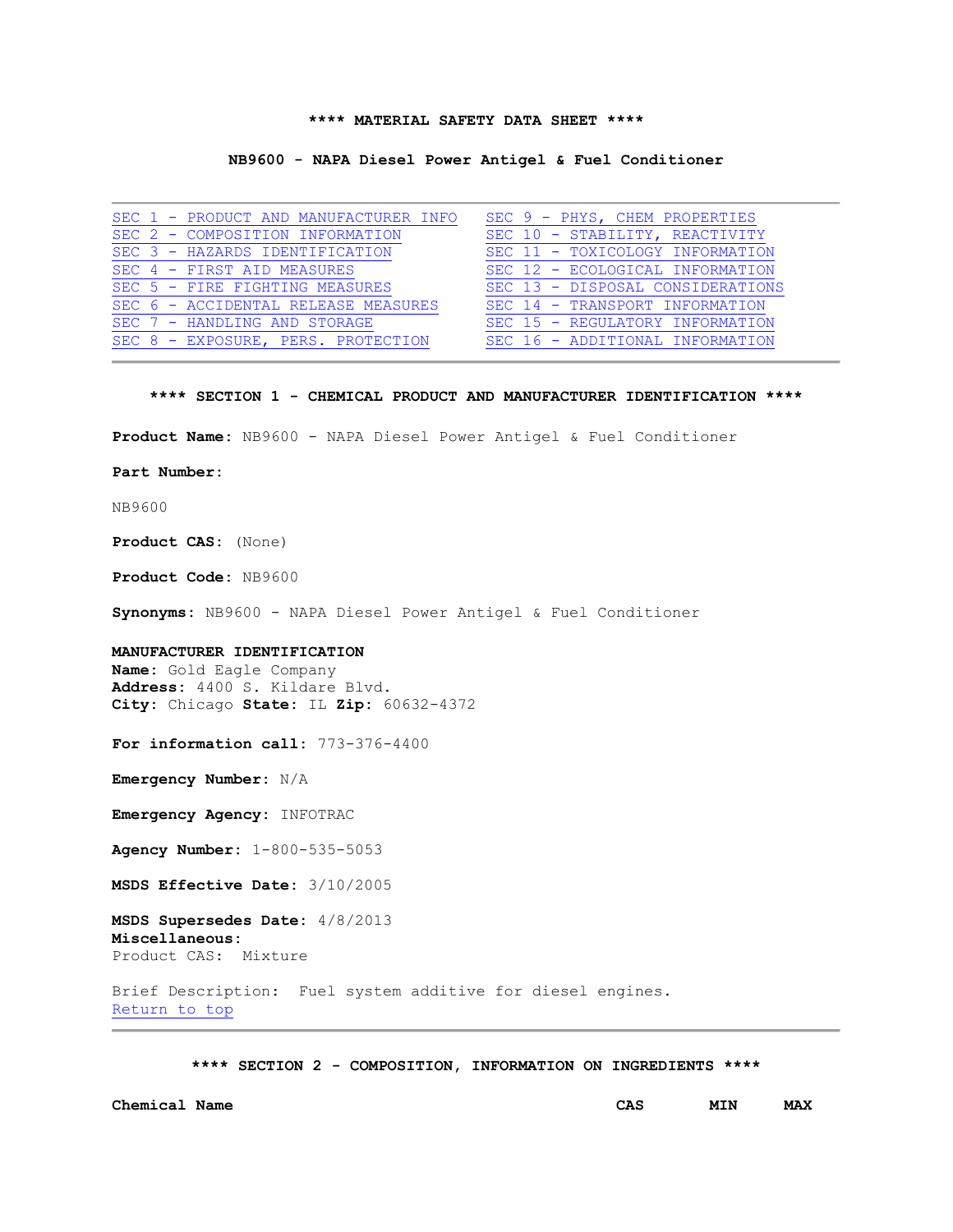| Additive - Mixture            | (none)          |          | 15 |
|-------------------------------|-----------------|----------|----|
| Kerosene                      | $8008 - 20 - 6$ | $\Omega$ | 85 |
| NAPHTHALINE                   | $91 - 20 - 3$   |          |    |
| Miscellaneous:                |                 |          |    |
| CHEMICAL NAME<br>LIMIT VALUES |                 |          |    |
| Additive - Mixture            | N/A             |          |    |
| Kerosene                      | N/A             |          |    |
| Return to top                 |                 |          |    |

# **\*\*\*\* SECTION 3 - HAZARDS IDENTIFICATION \*\*\*\***

## **EMERGENCY OVERVIEW:**

**NFPA: Health:** 2 **Fire:** 2 **Reactivity:** 0 **Specific Hazard:** NONE

**HMIS: Health:** 3 **Flammability:** 2 **Reactivity:** 0 **PPE:** B

## **Miscellaneous:**

This product MAY contain materials that are considered carcinogenic by OSHA, IARC or NTP. **POTENTIAL HEALTH EFFECTS Target Organs/Primary Route(s) of Entry:**

**Eye:** Irritant.

**Skin:** Irritant.

# **Ingestion:**

Toxicity is relatively low, there is a risk of aspiration of product into the lungs. On ingestion of large quantities, do not induce vomiting. CALL A PHYSICIAN IMMEDIATELY.

# **Inhalation:**

Low risk of inhalation. Mists above TLV may cause chemical pneumonitis.

## **Miscellaneous:**

# [Return to top](file://gesrv01/userpgms/MC%20Technologies/TERMS/cache/36000534.HTM%23HOME)

**\*\*\*\* SECTION 4 - FIRST AID MEASURES \*\*\*\***

### **Eye:**

If the product contacts the eyes, immediately wash the eyes with large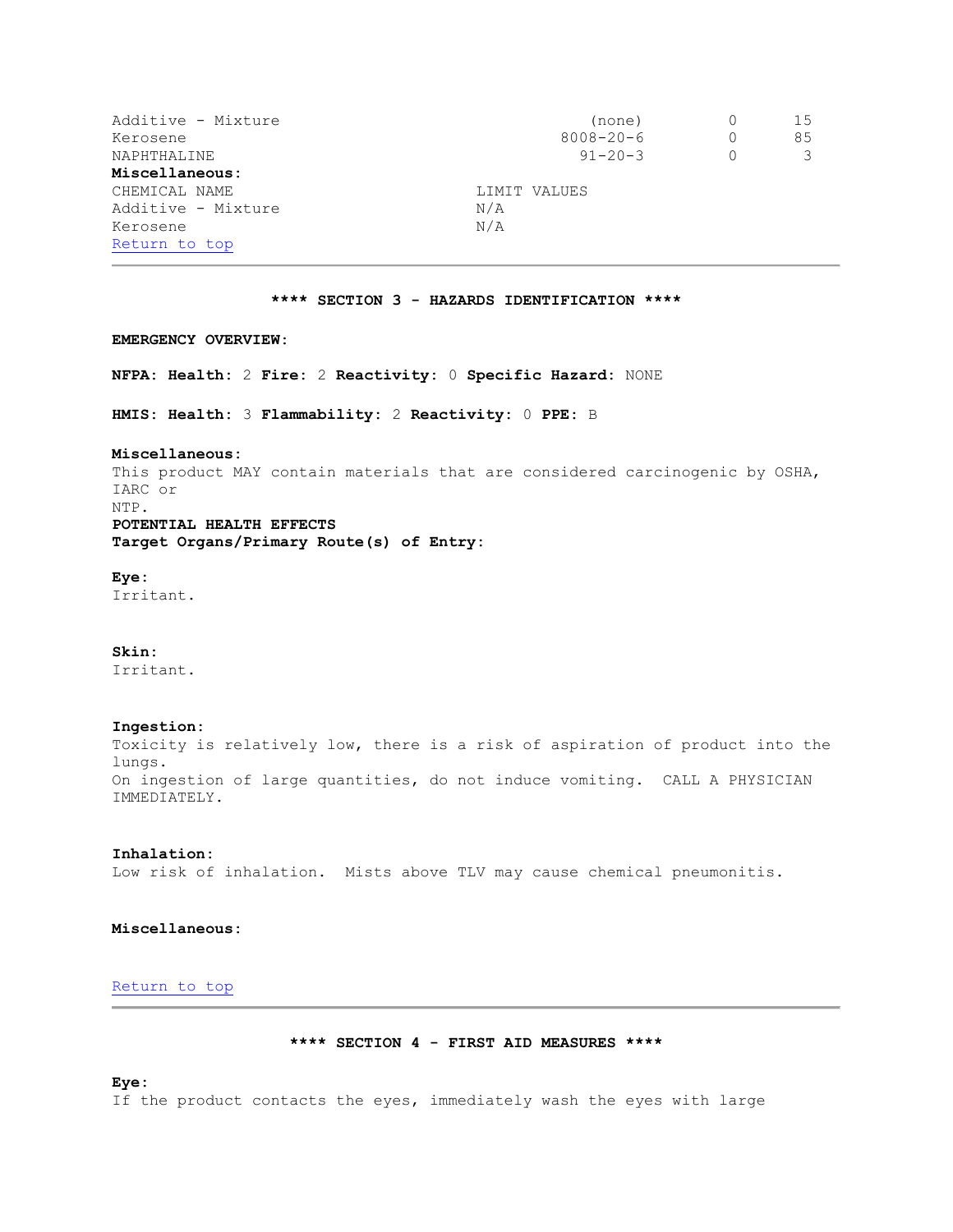quantities of room temperature water for at least 15 minutes, occasionally lifting the lower and upper lids. Get medical attention immediately.

## **Skin:**

If the product contacts the skin, promptly wash the contaminated skin with soap and water for at least 15 minutes. If this product penetrates the clothing, promptly remove the clothing and wash the skin with soap and water.

# **Ingestion:**

Do not induce vomiting, product contains petroleum distillate. Get medical attention immediately.

#### **Inhalation:**

Move the exposed person to fresh air at once and call emergency medical care. If breathing has stopped, give artificial respiration. If breathing is difficult, give humidified oxygen.

**Notes to Physician:**

No data available.

# [Return to top](file://gesrv01/userpgms/MC%20Technologies/TERMS/cache/36000534.HTM%23HOME)

# **\*\*\*\* SECTION 5 - FIRE FIGHTING MEASURES \*\*\*\***

**Flash Point:** 125 F. P.M.C.C.

**AutoIgnition Temperature:** N/A

**Flammable Limits Lower Limit:** Explosive Limit (LEL): 1.0

**Upper Limit:** Explosive Limit (UEL): 6.0

# **Extinguishing Media:**

Use carbon dioxide, dry chemical, foam and/or water fog as extinguishing media.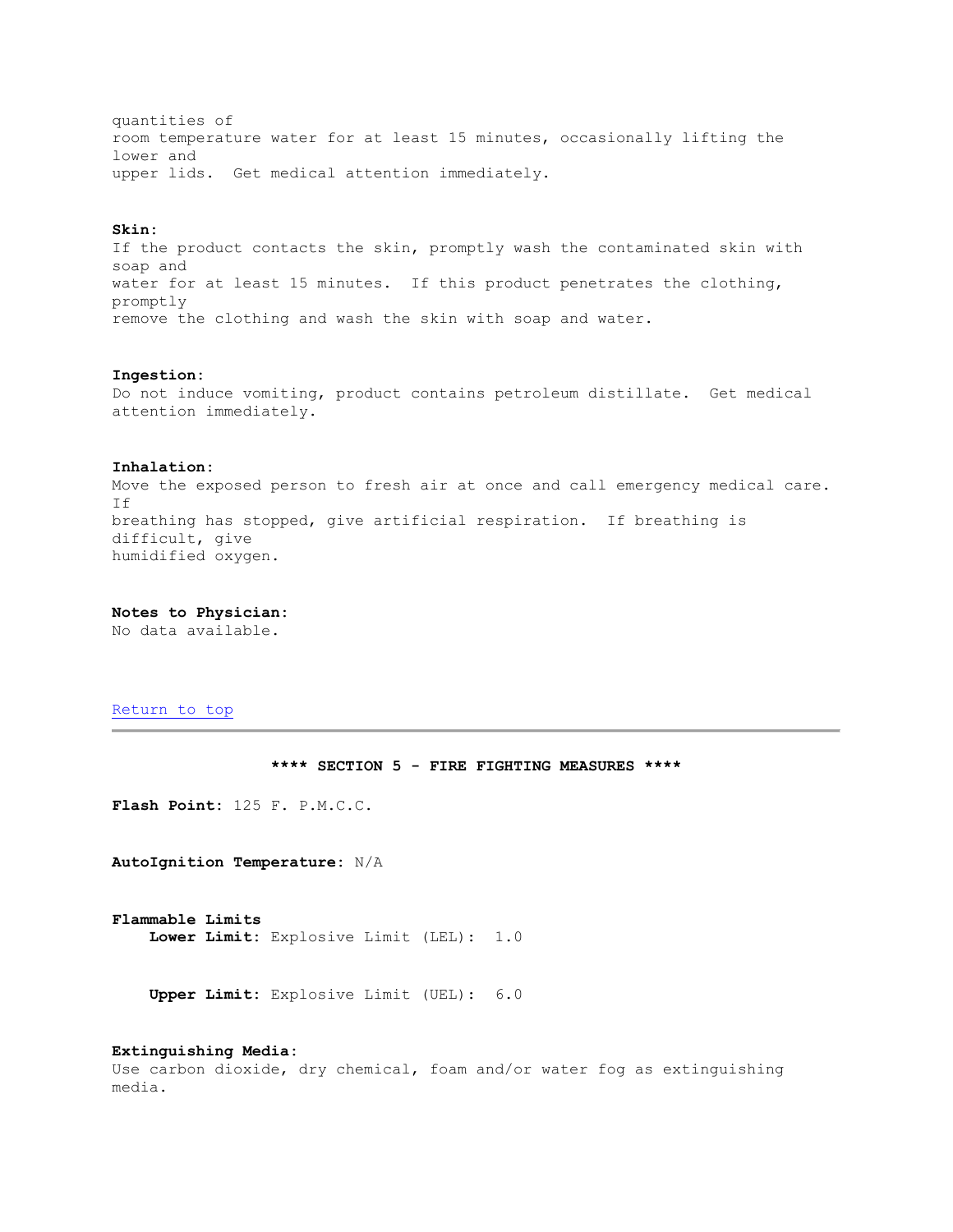## **Unusual Fire and Explosion Hazards:**

Water may cause frothing.

## **Special Fire Fighting Procedures:**

Wear NIOSH approved SCBA respirator in the positive pressure mode and chemical protective clothing.

### **General Information:**

Flammable Limits: 1.0% to 6.0%

[Return to top](file://gesrv01/userpgms/MC%20Technologies/TERMS/cache/36000534.HTM%23HOME) 

# **\*\*\*\* SECTION 6 - ACCIDENTAL RELEASE MEASURES \*\*\*\***

Small Spill: Remove sources of heat or ignition, provide adequate ventilation, contain leak using absorbent, inert, non-combustible material. Large Spill: Contain spill, transfer to secure containers. In the event of an uncontrolled material release, the user should determine if release is reportable under applicable laws and regulations. [Return to top](file://gesrv01/userpgms/MC%20Technologies/TERMS/cache/36000534.HTM%23HOME) 

# **\*\*\*\* SECTION 7 - HANDLING AND STORAGE \*\*\*\***

**Handling:** See other sections of MSDS.

## **Storage:** See other sections of MSDS.

## [Return to top](file://gesrv01/userpgms/MC%20Technologies/TERMS/cache/36000534.HTM%23HOME)

**\*\*\*\* SECTION 8 - EXPOSURE CONTROLS, PERSONAL PROTECTION \*\*\*\***

## **GENERAL HYGIENE CONSIDERATIONS:**

Use normal hygiene practices.

# **OTHER PRECAUTIONS:**

Product is combustible, handle accordingly.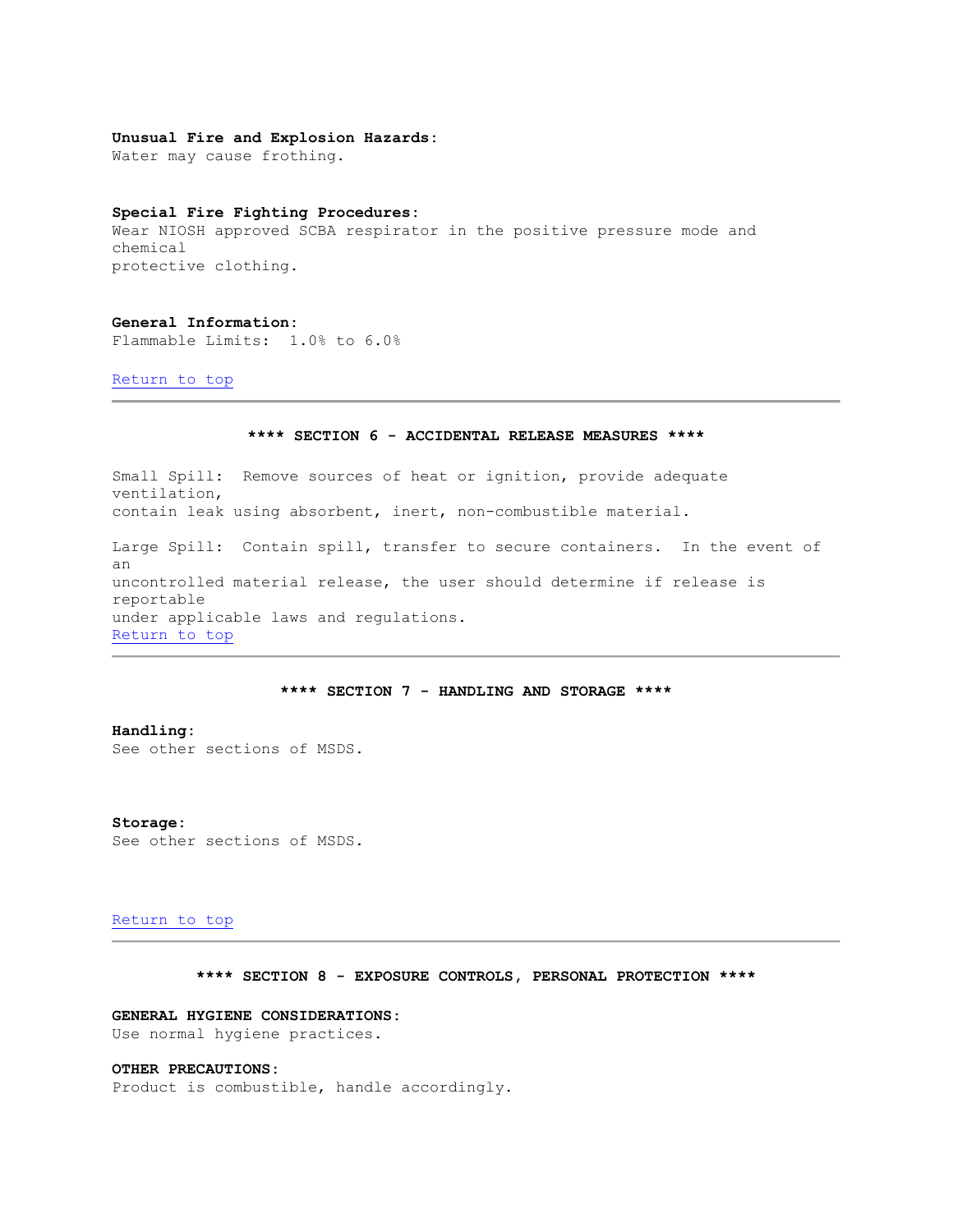# **ENGINEERING CONTROLS:**

Local Exhaust: Provide local ventilation to maintain exposure levels below recommended exposure limits.

Mechanical (General): In confined spaces, mechanical ventilation may be required.

Special Ventilation: OSHA TWA=5 mg/m3.

Other Ventilation: N/A

# **PERSONAL PROTECTIVE EQUIPMENT**

**Eyes/face:** Use splash proof chemical, safety goggles or appropriate full-face respirator.

#### **Skin:**

Use oil impervious gloves as required.

#### **Respirators:**

Normally none is required. If high vapor or mist concentrations are expected, use appropriate NIOSH approved respirator for organic vapors and mists. Respirators must be selected based on the airborne levels found in the workplace and must not exceed the working limits of the respirator.

#### **Other Protective Clothing/Equipment:**

If there is a possibility of exposure of an individual's body to the product, wear body-covering work clothes to avoid prolonged or repeated exposure.

[Return to top](file://gesrv01/userpgms/MC%20Technologies/TERMS/cache/36000534.HTM%23HOME) 

# **\*\*\*\* SECTION 9 - PHYSICAL AND CHEMICAL PROPERTIES \*\*\*\***

**Appearance/Odor:** Amber liquid, solvent odor **pH:** N/A

**Vapor Pressure:** (MM HG): 2

**Vapor Density(Air=1):** 4.5

**Evaporation Rate:** N/A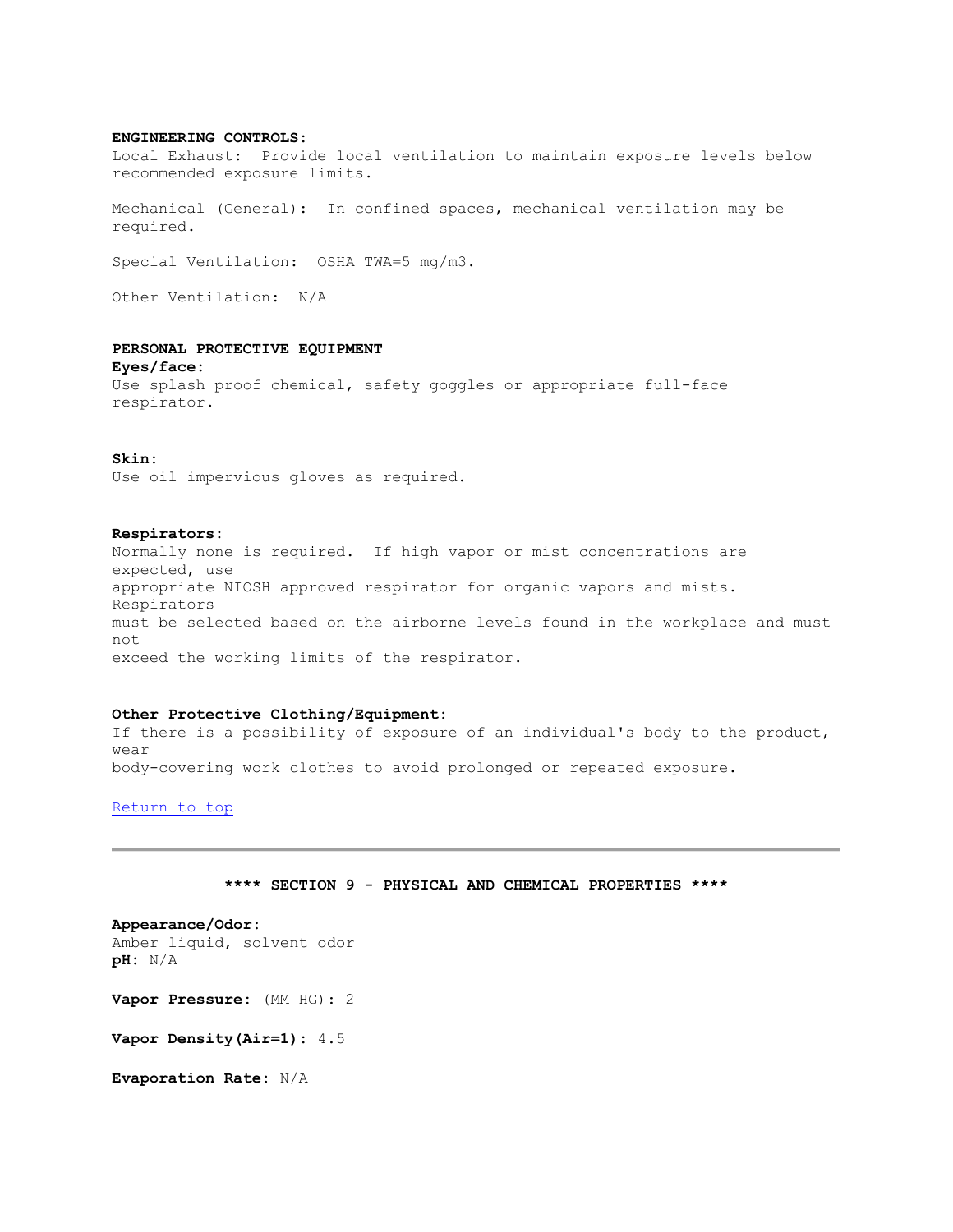```
Viscosity: N/A 
Boiling Point: 360 F. 
Freezing/Melting Point: N/A 
Decomposition Temperature: N/A 
Solubility in Water: Negligible 
Specific Gravity: 0.83 
Molecular Formula: N/A 
Molecular Weight: N/A 
VOC Coating (minus water): 0 Lbs/Gallon 
Coating Density : 0 Lbs/Gallon 
Solvent Density : 0 Lbs/Gallon 
Percent Solvent (volume): 0 
Percent Solids (volume): 0 
Percent Water (volume): 0 
Percent Volatile by Weight: 0 
Miscellaneous:
% Volatile/Volume: 100.0
Percent Solvent (Volume): N/A
Percent Solids (Volume): N/A
Percent Water (Volume): N/A
Product is combustible, keep away from sources of ignition, oxidizing 
materials and 
acid. Store in an area equipped with automatic sprinklers or fire 
extinguishing 
system. Empty containers contain product residues, assume emptied containers 
to 
have same hazards as full containers. Bond and ground all equipment when 
transferring from one vessel to another vessel.
```
[Return to top](file://gesrv01/userpgms/MC%20Technologies/TERMS/cache/36000534.HTM%23HOME)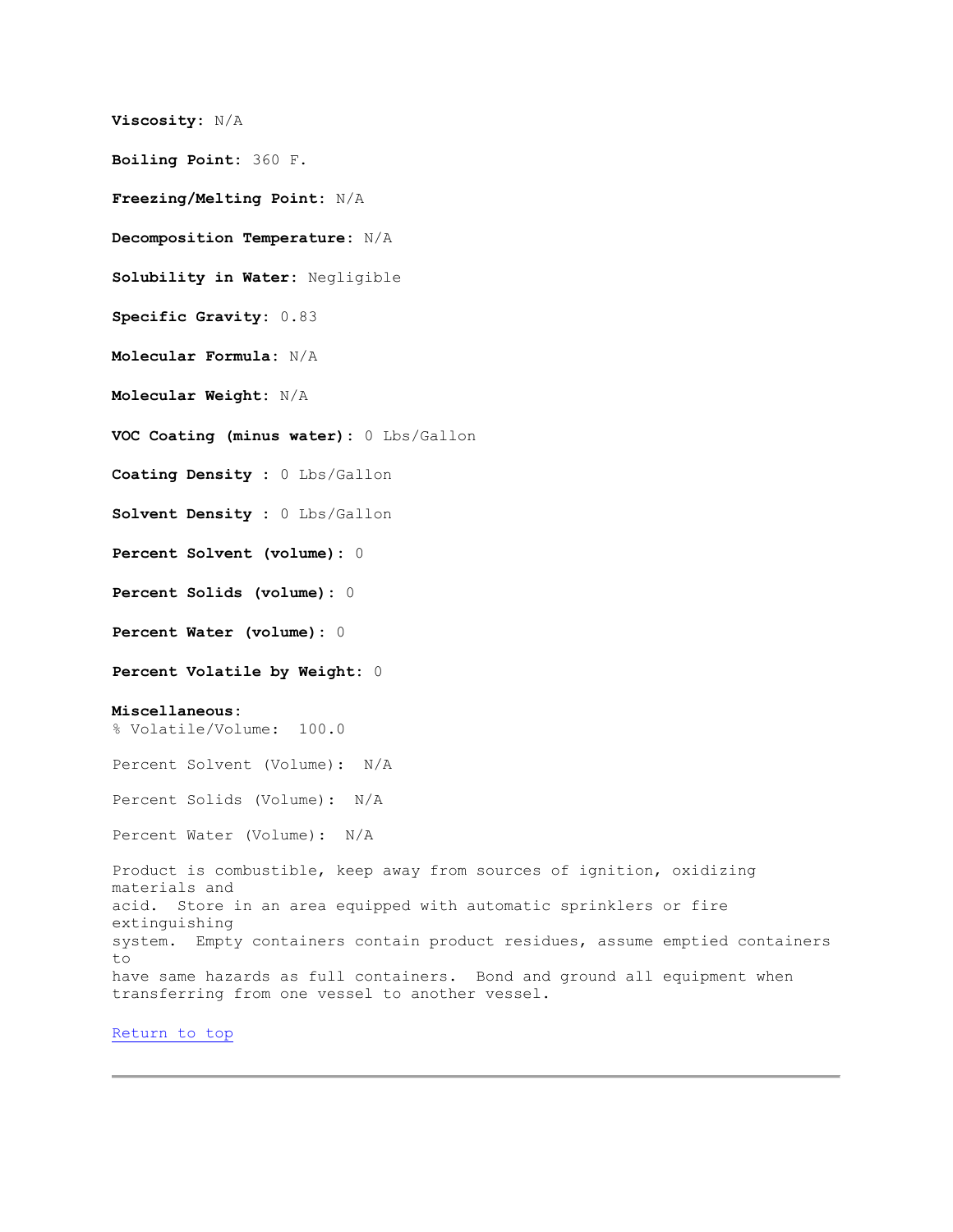# **\*\*\*\* SECTION 10 - STABILITY AND REACTIVITY \*\*\*\***

**Chemical Stability:** Stable: Yes

### **Conditions to Avoid:**

Store below 150 F. Do not apply high heat or flame to container. Keep separate from strong oxidizing agents.

**Incompatibilities with Other Materials:** Strong oxidants.

**Hazardous Decomposition Products:** Excessive heating and/or incomplete combustion will produce carbon monoxide.

**Hazardous Polymerization:** Hazardous Polymerization May Occur: No

[Return to top](file://gesrv01/userpgms/MC%20Technologies/TERMS/cache/36000534.HTM%23HOME) 

**\*\*\*\* SECTION 11 - TOXICOLOGICAL INFORMATION \*\*\*\***

No data available.

[Return to top](file://gesrv01/userpgms/MC%20Technologies/TERMS/cache/36000534.HTM%23HOME) 

# **\*\*\*\* SECTION 12 - ECOLOGICAL INFORMATION \*\*\*\***

No data available.

[Return to top](file://gesrv01/userpgms/MC%20Technologies/TERMS/cache/36000534.HTM%23HOME) 

#### **\*\*\*\* SECTION 13 - DISPOSAL CONSIDERATIONS \*\*\*\***

Dispose of product in accordance with local, state, and federal regulations. Before attempting clean up, refer to other sections of MSDS for hazard warning information.

[Return to top](file://gesrv01/userpgms/MC%20Technologies/TERMS/cache/36000534.HTM%23HOME)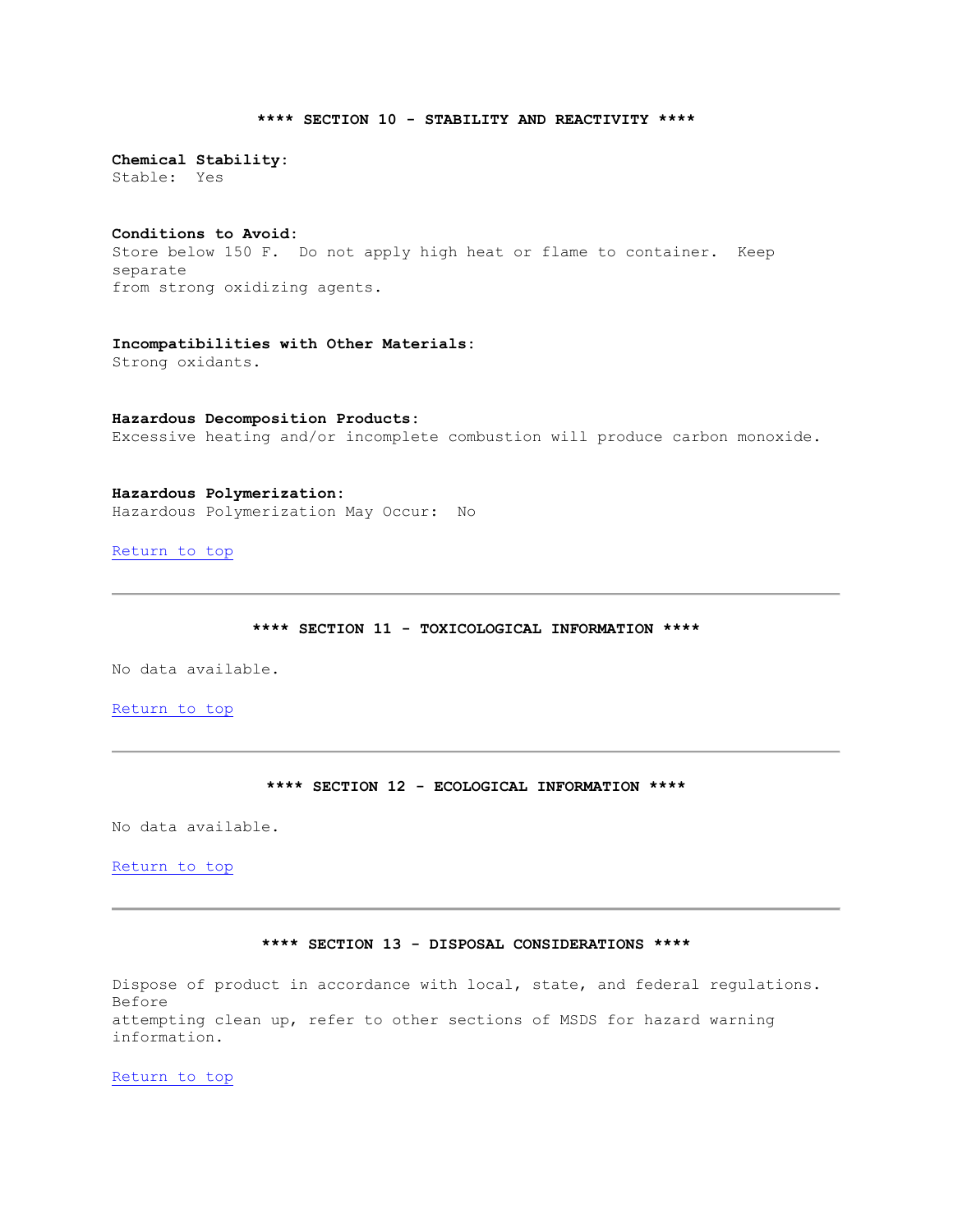#### **\*\*\*\* SECTION 14 - TRANSPORT INFORMATION \*\*\*\***

#### **Transportation Information:**

Shipping Information (CFR 49 and IMDG):

Proper Shipping Name: Additive, diesel fuel DOT Hazard Class: Consumer commodity, ORM-D DOT UN Number: None required. IMDG Shipping Name: Not applicable.

#### **Label Information:**

DANGER: Harmful or fatal if swallowed. Combustible.

[Return to top](file://gesrv01/userpgms/MC%20Technologies/TERMS/cache/36000534.HTM%23HOME) 

### **\*\*\*\* SECTION 15 - REGULATORY INFORMATION \*\*\*\***

SARA Title III:

Section 302: None Section 304: None Section 311: None Section 313: None

CERCLA:

Section 311(b)(4): Requires discharges of crude oil and petroleum products in any kind or form to waters must immediately be reported to the National Response Center at (800) 424-8802.

[Return to top](file://gesrv01/userpgms/MC%20Technologies/TERMS/cache/36000534.HTM%23HOME) 

# **\*\*\*\* SECTION 16 - ADDITIONAL INFORMATION \*\*\*\***

Disclaimer: Information presented herein is believed to be factual, as it has been derived from the works and opinions of persons believed to be qualified experts. However, nothing contained in this information is to be taken as warranty or representation for which the Gold Eagle Co. bears legal responsibility. The user should review any recommendations in the specific context of the intended use to determine whether they are appropriate.